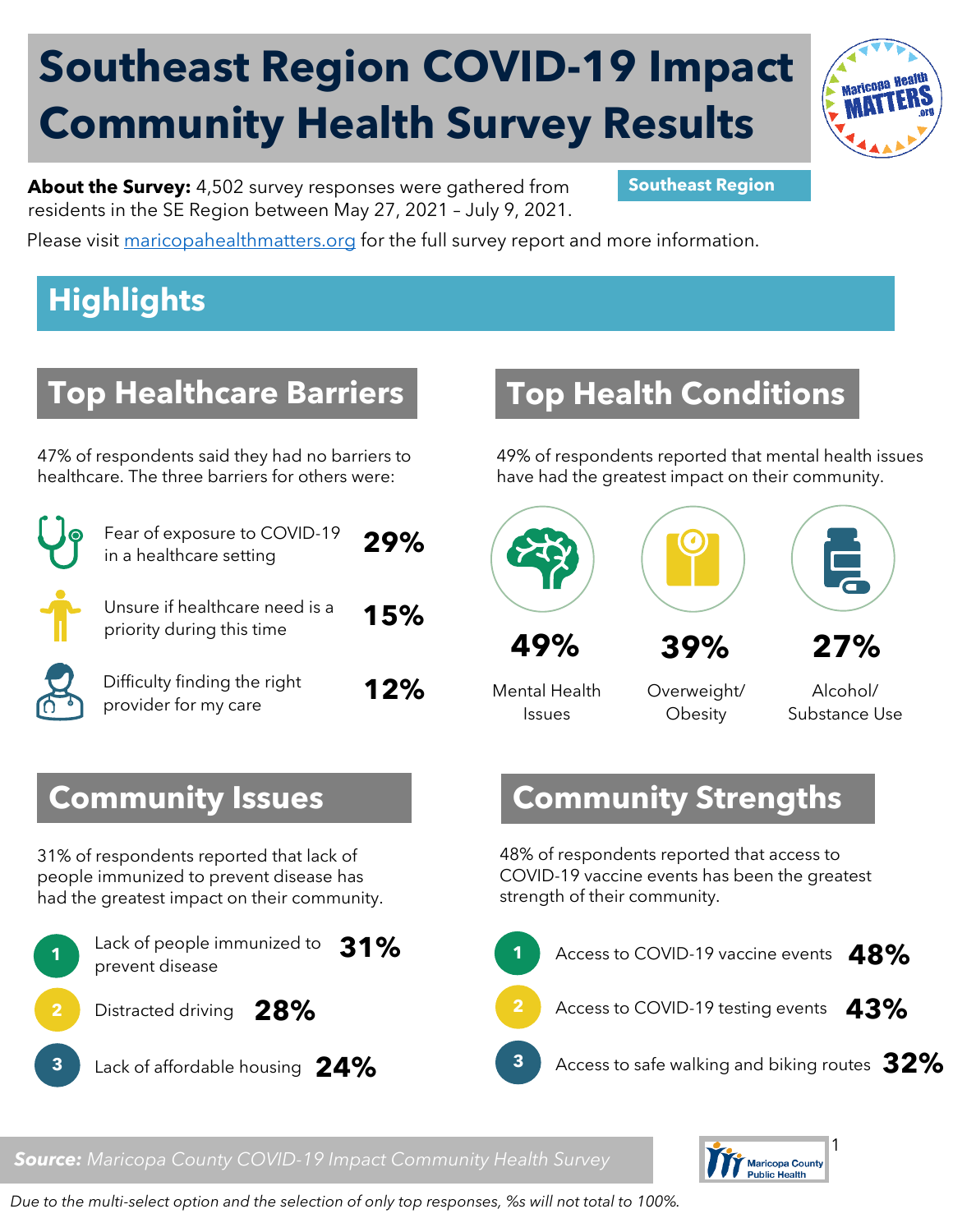## **Health Ratings**

## **Physical Health Mental Health**

About **1 in 4** respondents rated their current **physical health** as **worse** compared to their physical health prior to March of 2020.



Almost **2 in 5** respondents rated their current **mental health** as **worse** compared to their mental health prior to March of 2020.



#### **Mental Health Care Access**

About **1 in 3** respondents who sought services to address their mental health were **sometimes or never** able to get the mental health services they needed.



About **1 in 4** respondents stated that **assistance with mental health issues** would have improved overall mental and physical health of their family in the last year.

Top three areas for improvement:

 $[25\%]$ 23% 22% Assistance with mental health issues In-person school Assistance with finding COVID-19 vaccine

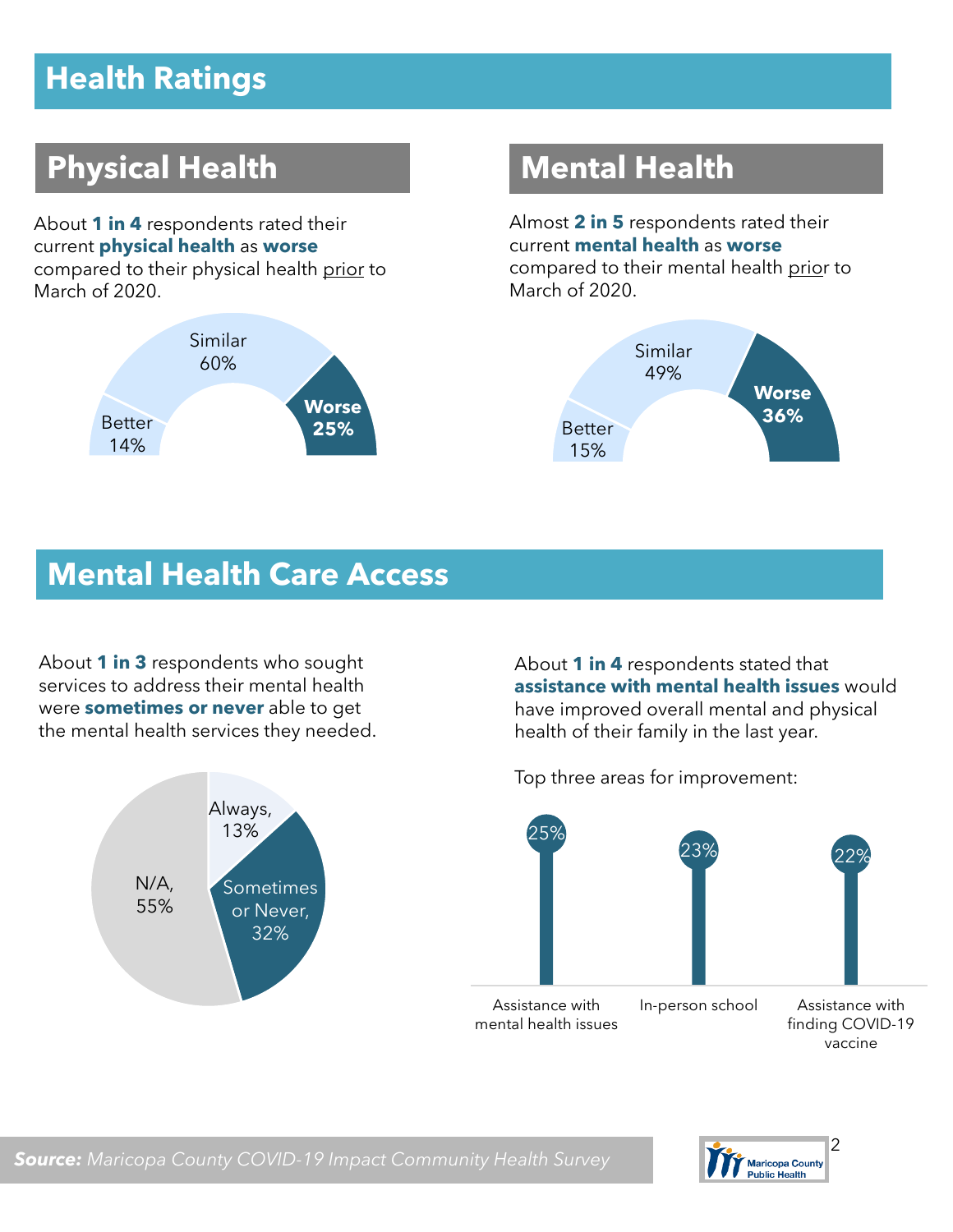#### **Income and Expenses**

Almost **half** of respondents stated that the stimulus check had a **strong/moderate impact** on their living expenses and access to healthcare.



**Since March of 2020**, how was your employment impacted due to the COVID-19 pandemic?



#### **26% of respondents indicated other topics:**

- Retired
- Homemaker/Stay-at-home parent
- Increased work hours
- Disability
- Decreased income
- Unemployed
- Reduced work hours
- Struggled to find employment

*Source: Maricopa County COVID-19 Impact Community Health Survey*



*Due to the multi-select option and the selection of only top responses, %s will not total to 100%.*